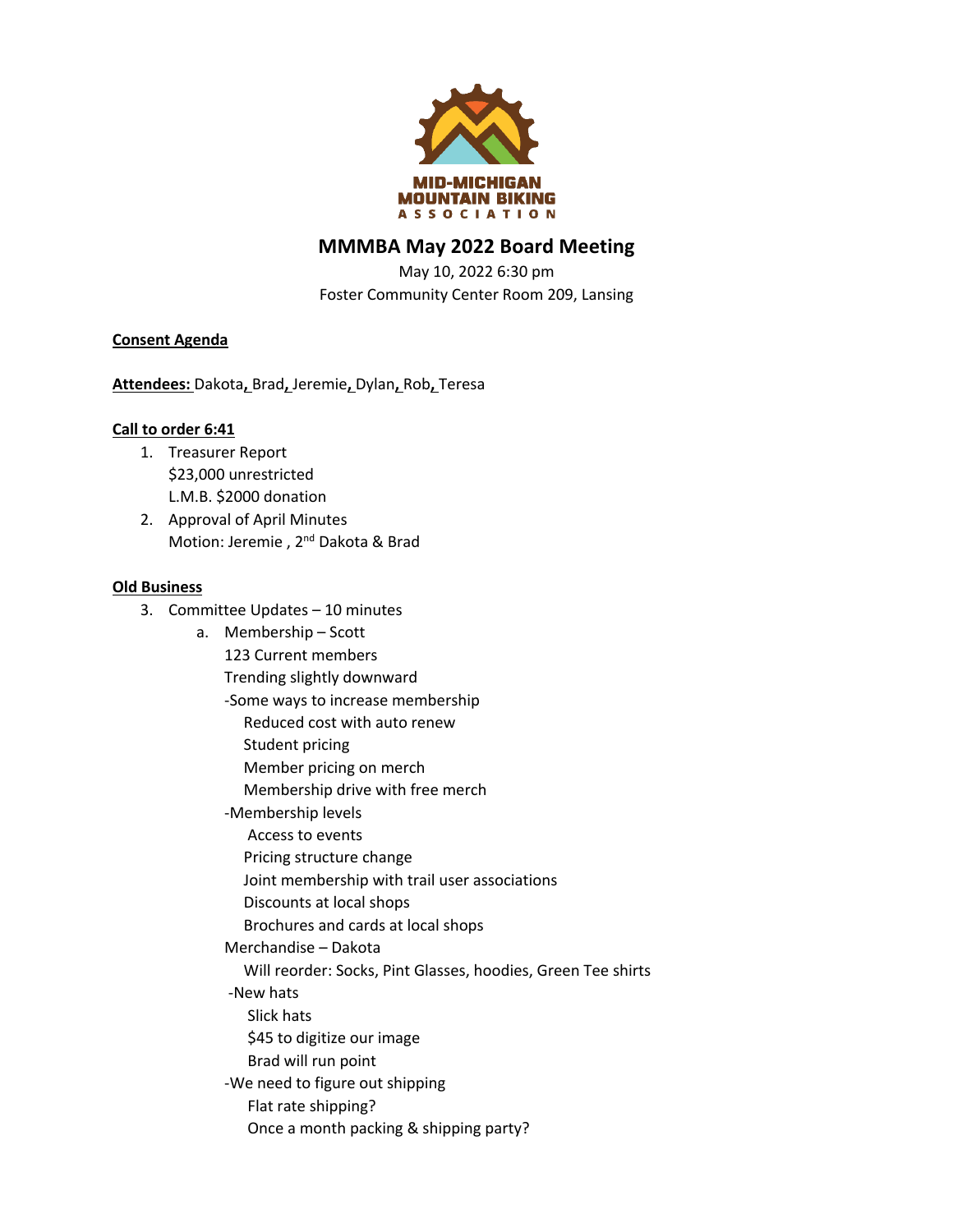- b. Events Tom/Dylan
	- i. May Monthly Group Ride Brad will host 5/21 9:30 Burchfield
	- ii.Beat Down Event Budget Dylan and Jody will run point Event permit Beer? Dylan will get in touch with Nancy Menu? Signage and wristbands Sponsors \$75/per Prizes, Gift certificates, Swag Who is cooking? Potluck?
- 4. Jersey Updates

We should order more

### 5. Dirt School Update \$2,000 micro grant from L.M.B. Volunteer session 5/15 Most construction is done Help with invite list for local elected officials, business owners, Dirt school social media presence Help arrange for kids to be there Soft opening

#### **New Business**

1. ICD Trail Status

ICD wants

 Status on opening North trail Get untreated lumber Two separate trails Remove L-Bridge Remove temporary bridge Repair "cooper" bridge Weed whack Ensure NO road crossing

# MMMBA ICD

 Onsite mower storage Signs How to address re opening? Safety Environment Working together towards a solution